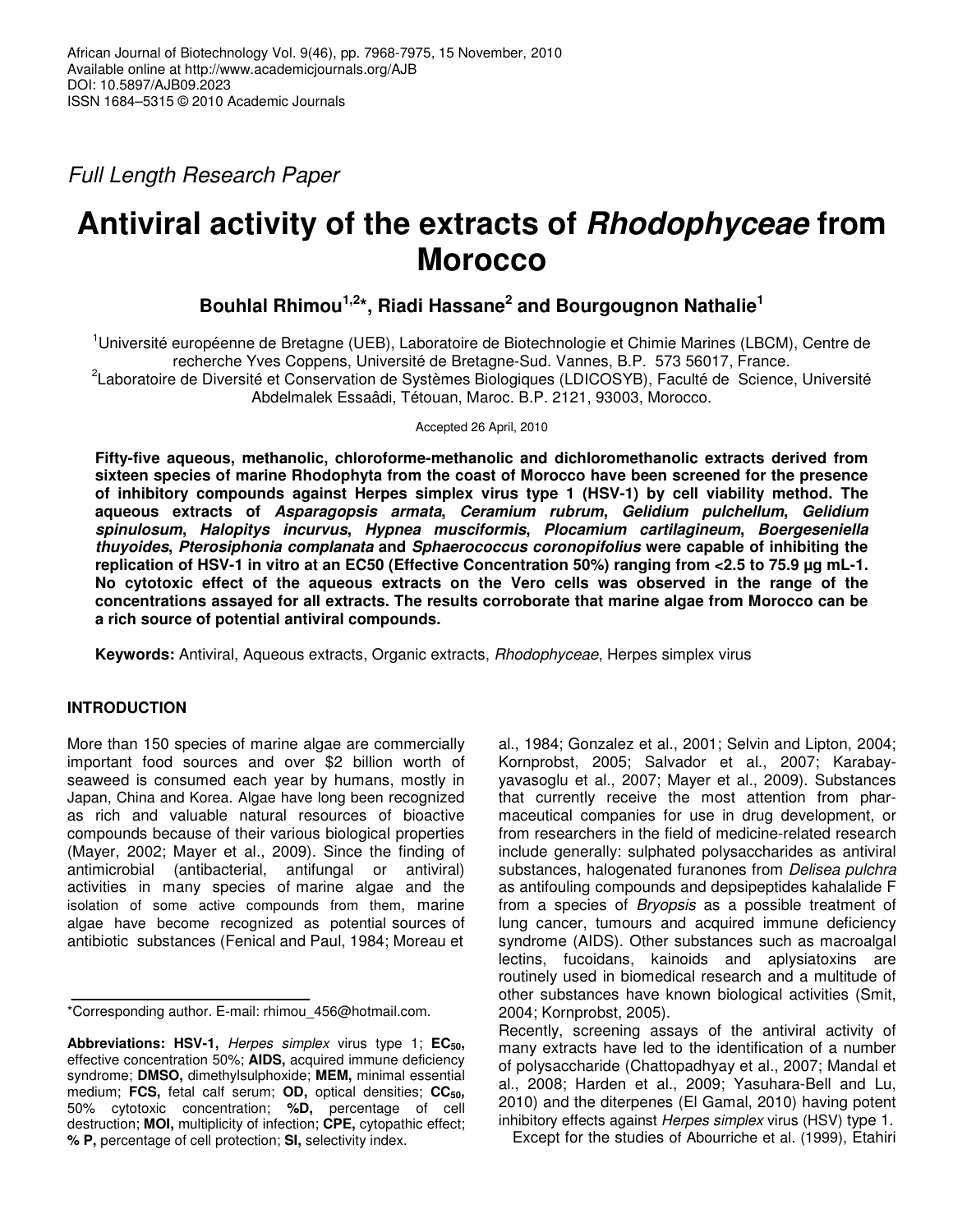**Table 1.** List of marine algae screened for antiviral activity

| <b>Scientific name</b>       | <b>Orders</b>           | <b>Collection localites</b> | <b>Position</b>            |  |  |
|------------------------------|-------------------------|-----------------------------|----------------------------|--|--|
| Alsidium corallinum          | Ceramiales              | nador                       | 35°11'11.98"N 2º55'30.75"O |  |  |
| Asparagopsis armata          | <b>Bonnemaisoniales</b> | Ksar sghir                  | 35°50'52.58"N 5°33'39.04"O |  |  |
| Ceramium rubrum              | Ceramiales              | Ksar sghir                  | 35º50'52.58"N 5º33'39.04"O |  |  |
| Gelidium attenatum           | Gelidiales              | Dalya                       | 35°54'24.20"N 5°28'18.84"O |  |  |
| Gelidium latifolium          | Gelidiales              | Kaa asrss                   | 35°26'28.99"N 5°04'53.39"O |  |  |
| Gelidium pulchellum          | Gelidiales              | Sidi bouzid                 | 33º13'36.23"N 8º33'12.52"O |  |  |
|                              |                         | Ksar sghir                  | 35°50'52.58"N 5°33'39.04"O |  |  |
| Gelidium pusillum            | Gelidiales              | Marina smir                 | 35°45'56.81"N 5°20'58.04"O |  |  |
| Gelidium sesquipedale        | Gelidiales              | Ksar sghir                  | 35º50'52.58"N 5º33'39.04"O |  |  |
| Gelidium spinulosum          | Gelidiales              | Ksar sghir                  | 35º50'52.58"N 5º33'39.04"O |  |  |
| Halopitys incurvus           | Ceramiales              | Sidi bouzid                 | 33º13'36.23"N 8º33'12.52"O |  |  |
|                              |                         | Ksar sghir                  | 35°50'52.58"N 5°33'39.04"O |  |  |
| Hypnea musciformis           | Gigartinales            | Ksar sghir                  | 35º50'52.58"N 5º33'39.04"O |  |  |
| Plocamium cartilagineum      | Giagartinales           | Ksar sghir                  | 35°50'52.58"N 5°33'39.04"O |  |  |
| Boergeseniella thuyoides     | Ceramiales              | Ksar sghir                  | 35°50'52.58"N 5°33'39.04"O |  |  |
| Pterocladea capillacea       | Gelidiales              | Ksar sghir                  | 35°50'52.58"N 5°33'39.04"O |  |  |
| Pterosiphonia complanata     | Ceramiales              | Ksar sghir                  | 35°50'52.58"N 5°33'39.04"O |  |  |
| Sphaerococcus coronopifolius | Gigartinales            | Belyounech                  | 35°54'34,87"N 5°23'41.91"O |  |  |

et al. (2003), Moujahidi et al. (2004) and Souhaili et al. (2004) on antibacterial activity, little is known about the antiviral activity of red seaweed extracts collected on the coast of Morocco. The present study led to the detection of potential antiviral activities from fifty-five extracts of sixteen *Rhodophyceae* collected on the Atlantic-Mediterranean coast of Morocco.

#### **MATERIALS AND METHODS**

#### **The collection of seaweeds**

Seaweeds were collected by hand using Scuba diving or snorkelling (1–4 m depth) and preserved on ice until further processing. Sixteen species were sampled between 2003 to 2007 at various sites along the northern Mediterranean (Ksar sghir, Marina smir, Dalya, Kaa asrss, Nador, Belyounech) and Atlantic (Sidi bouzid) coasts of Morocco. The taxonomic identification of species was done by experts in these fields using standard literature and taxonomic keys. Voucher specimens of all species tested are deposited in the herbarium of our Laboratory of Applied Algology-Mycology, Department of Biology, Faculty of Sciences at Abdelmalek Essâadi University, 93002 Tetouan, Morocco (Table 1). Seven species belong to the Gelidiales order, three to Gigartinales order, five to Ceramiales order and one to Bonnemaisoniales order.

#### **Preparation of extracts**

After collection, the samples were rinsed with sterile seawater to remove associated debris and necrotic parts. Epiphytes were removed from the algae and the surface microflora was removed by soaking the algal samples for ten minutes with 30% ethanol. The samples were shade dried, cut into small pieces and powdered in a

mixer grinder. The powder obtained was preserved cold in - 12°C. Samples (5 g) were extracted with solvents of increasing polarity, chloroform-methanol (3: 2), dichloromethane (100%), methanol (100%) and water (100%) for 8 h using a soxhlet apparatus. The resulting organic extracts were concentrated to dryness under reduced pressure at 30-35C°with a rotary evaporator and aqueous extracts were lyophilised. Each residue was weighed and stored in sealed vials in a freezer until being tested. All extracts were stored at (-4°C) (Ozdemir et al., 2004).

Before antiviral screening, organic extracts were dissolved in 2% dimethylsulphoxide (DMSO) and then in Eagle's minimal essential medium (MEM, Eurobio). Aqueous extracts were diluted directly in Eagle's MEM. All the extracts were sterilized by filtration using 0.22 µm millipore membranes. Percent (W/W) yields of extracts determined in terms of dry starting material are listed in Table 2.

#### **Cells and viruses**

Vero cells (African green monkey kidney cell line, ATCC CCL81) were used for culturing HSV-1.The cells were grown in MEM supplemented with 8% fetal calf serum (FCS, Eurobio) and 1% of antibiotics PCS (10 000 IU Penicillin mL<sup>-1</sup>, 25 000 IU Colimycin mL<sup>-</sup> <sup>1</sup>, 10 mg Streptomycin mL<sup>-1</sup>, Sigma). All the cells were cultured at 37°C in a humidified atmosphere supplied with 5% CO2. HSV-1 (Wild type strain 17, sensitive to acyclovir) was obtained from Pr. Billaudel (Institute of virology of Nantes, France). The virus titter was estimated from cytopatogenicity according to the Reed and Muench dilution method (Reed and Muench, 1938) and expressed as 50% infectious doses per millilitre (ID<sub>50</sub> mL<sup>-1</sup>). The HSV-1 stock had a titter of 2 x  $10^{8.6}$  ID<sub>50</sub> mL<sup>-1</sup>.

#### **Cytotoxicity assay based upon cell viability**

To evaluate the cytotoxic activities of extracts, Vero cellular suspensions (3.5x10<sup>5</sup> cells mL<sup>-1</sup>) were cultivated in 96-well culture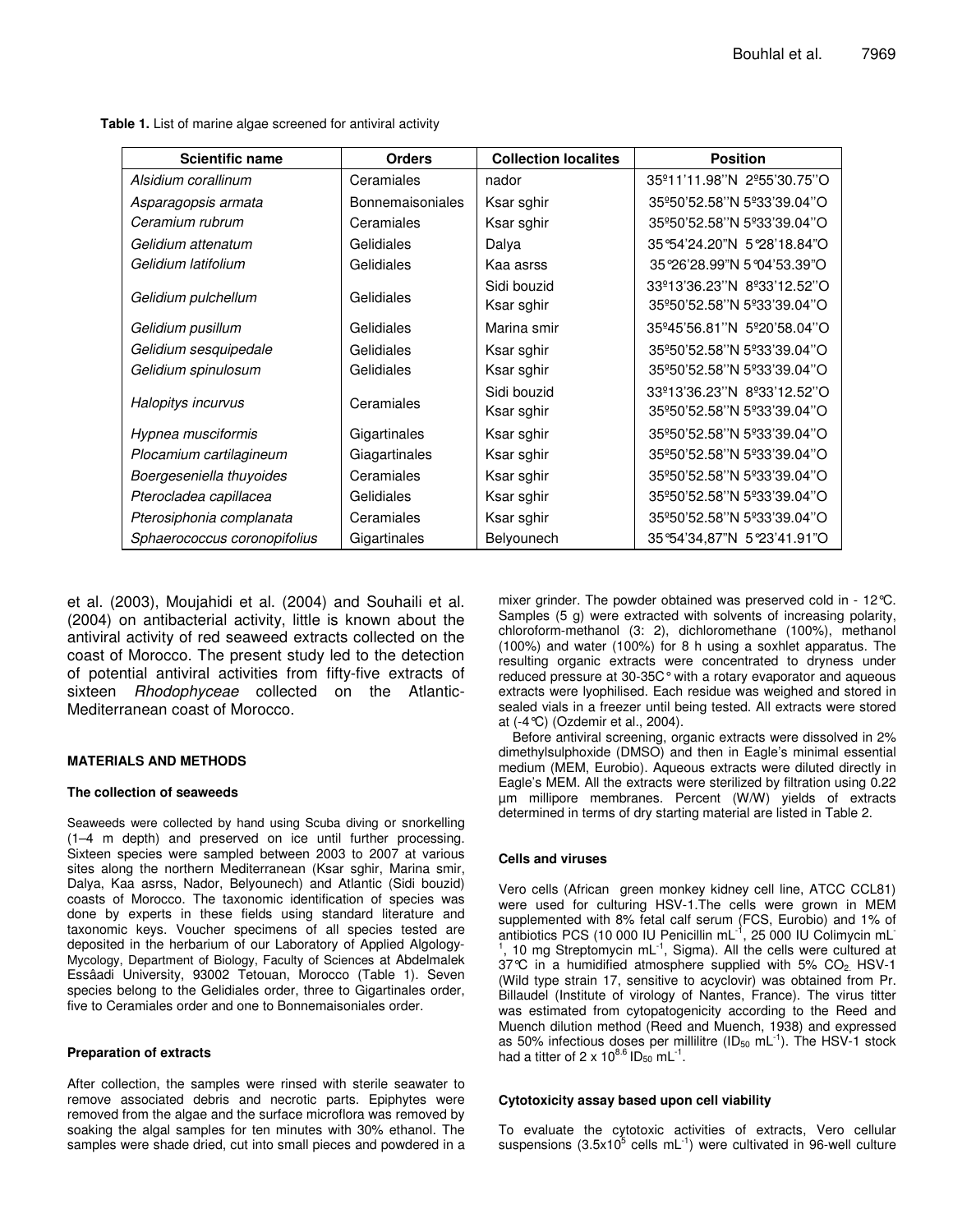| Algae species             | <b>ES</b> | EY (%) <sup>a</sup>      | $D\%$ <sup>b</sup> | $CC50$ °                 | $P \%$ <sup>d</sup> | $EC_{50}^{\circ}$        | $SI^f$         |
|---------------------------|-----------|--------------------------|--------------------|--------------------------|---------------------|--------------------------|----------------|
| Asparagopsis armata       | M         | 14.37                    | 67.6±0.4           | 142.4                    | 0.0                 | 7.7                      | 18.3           |
|                           | Ch/M      | 15.2                     | 56.8±0.7           | 157.1                    | 100±1.4             | 40.9                     | 3.8            |
|                           | <b>DM</b> | 0.28                     | $62.3 \pm 0.4$     | 119.1                    | 0.0                 | 22.8                     | 5.2            |
|                           | w         | 43.40                    | 18.4±0.2           | >250                     | $90.5 \pm 0.6$      | < 2.5                    | >100           |
| Alsidium corallinum       | M         | 1.04                     | 86.6±0.3           | 36.6                     | $100 \pm 0.3$       | 24.0                     | 1.5            |
|                           | Ch/M      | 0.27                     | $81.2 \pm 0.9$     | 71.5                     | $91.1 \pm 0.5$      | 24.5                     | 2.9            |
|                           | <b>DM</b> | 0.12                     | $45.2 \pm 0.7$     | >250                     |                     |                          |                |
|                           | W         | $\overline{\phantom{a}}$ |                    | $\overline{\phantom{a}}$ |                     | $\blacksquare$           | $\blacksquare$ |
| Ceramium rubrum           | M         | 3.22                     | 66.2±0.2           | 134.0                    | $100 \pm 0.2$       | < 2.5                    | >53.6          |
|                           | Ch/M      | 1.49                     | $57.4 \pm 0.5$     | 178.4                    | 0.0                 | >250                     | < 0.7          |
|                           | DM        | 0.31                     | 66.2±0.9           | 61.8                     | $100 \pm 0.4$       | 111.4                    | 0.5            |
|                           | W         | 13.80                    | 14.2±0.3           | $>250$                   | 100±0.5             | 12.4                     | >20.1          |
| Gelidium attenatum        | M         | 0.39                     | 89.2±0.2           | 23.8                     | $100 \pm 0.7$       | 9.3                      | 2.5            |
|                           | Ch/M      | 0.80                     | $87.1 \pm 0.4$     | 36.9                     | 88.8±0.6            | 29.9                     | 1.2            |
|                           | <b>DM</b> | 0.09                     |                    |                          |                     |                          |                |
|                           | W         |                          |                    |                          |                     | $\overline{\phantom{a}}$ |                |
| Gelidium latifolium       | M         | 0.89                     | $93.2 \pm 1.2$     | 29.8                     |                     |                          |                |
|                           | Ch/M      | $\blacksquare$           |                    |                          |                     |                          |                |
|                           | <b>DM</b> | 0.16                     |                    |                          |                     |                          |                |
|                           | W         |                          |                    |                          |                     |                          |                |
| Gelidium pulchellum (S.B) | м         | 0.68                     | $91.5 \pm 0.3$     | 15.7                     | $95.8 \pm 0.8$      | 16.1                     | 0.9            |
|                           | Ch/M      | 1.80                     | $81.5 \pm 0.5$     | 65.0                     | 15.0±0.9            | >250                     | <0.2           |
|                           | <b>DM</b> | 0.48                     | 78.6±0.8           | 100.3                    | $50.8 + 0.2$        | 245.4                    | 0.4            |
|                           | W         | 17.60                    | $47.3 \pm 0.6$     | $>250$                   | 100±1.6             | 31.7                     | >7.8           |
| Gelidium pusillum         | M         | 5.69                     | $90.5 \pm 0.4$     | 35.8                     | 86.4±0.7            | 36.4                     | 0.9            |
|                           | Ch/M      | 0.66                     | 37.8±0.5           | >250                     |                     | $\mathbf{r}$             |                |
|                           | <b>DM</b> | 0.32                     | 33.0±0.3           | $>250$                   | 86.0±0.5            | 60.6                     | >4.1           |
|                           | W         |                          |                    |                          |                     |                          |                |
| Gelidium sesquipedale     | M         | 0.31                     | $22 \pm 0.7$       | $>250$                   |                     |                          |                |
|                           | Ch/M      |                          |                    |                          |                     |                          |                |
|                           | <b>DM</b> | 0.03                     | 79.5±0.2           | 71.6                     | $100 \pm 0.4$       | 51.4                     | 1.3            |
|                           | W         | 2.00                     | $3.7 + 0.6$        | >250                     | 0.0                 | >250                     | >1             |
| Gelidium spinulosum       | M         | 2.05                     | 83.1±0.5           | 40.1                     | 68.9±0.5            | 70.5                     | 0.5            |
|                           | Ch/M      | 1.2                      |                    |                          |                     |                          |                |
|                           | <b>DM</b> | 0.14                     | $61.0 \pm 0.3$     | 197.0                    | $100 \pm 0.3$       | 22.7                     | 8.6            |
|                           | W         | 26.40                    | 25.2±0.2           | >250                     | 100±0.2             | 37.6                     | >6.6           |
| Halopitys incurvus (S.B)  | M         | 2.43                     | 89.3±0.4           | 26.7                     | 64.8±0.5            | 83.5                     | 0.3            |
|                           | Ch/M      |                          | 71.9±0.5           | 98.8                     | 86.6±0.6            | 36.0                     | 2.7            |
|                           | <b>DM</b> | 0.18                     | $67.9 + 0.6$       | 99.8                     | 65.5±0.9            | 87.7                     | $1.1$          |
|                           | W         | 20.80                    | 28.7±0.8           | >250                     | 67.2±0.2            | 75.9                     | >3.2           |
| Hypnea musciformis        | M         | 2.04                     | $61.4 \pm 0.9$     | 140.1                    | 69.7±0.3            | 6.5                      | 21.3           |
|                           | Ch/M      | 2.20                     | $57.0 \pm 0.8$     | 205.5                    | $100 \pm 0.7$       | 51.4                     | 3.9            |
|                           | <b>DM</b> | 3.2                      | 49.48              | >250                     | 32.94               | >250                     | $>1$           |
|                           | W         | 32.6                     | 10.6±0.7           | $>250$                   | 100±1.8             | 23.5                     | >10.5          |
| Pterocladea capillacea    | M         | 0.46                     | $18.5 \pm 0.4$     | >250                     | 0.0                 | >250                     | >1             |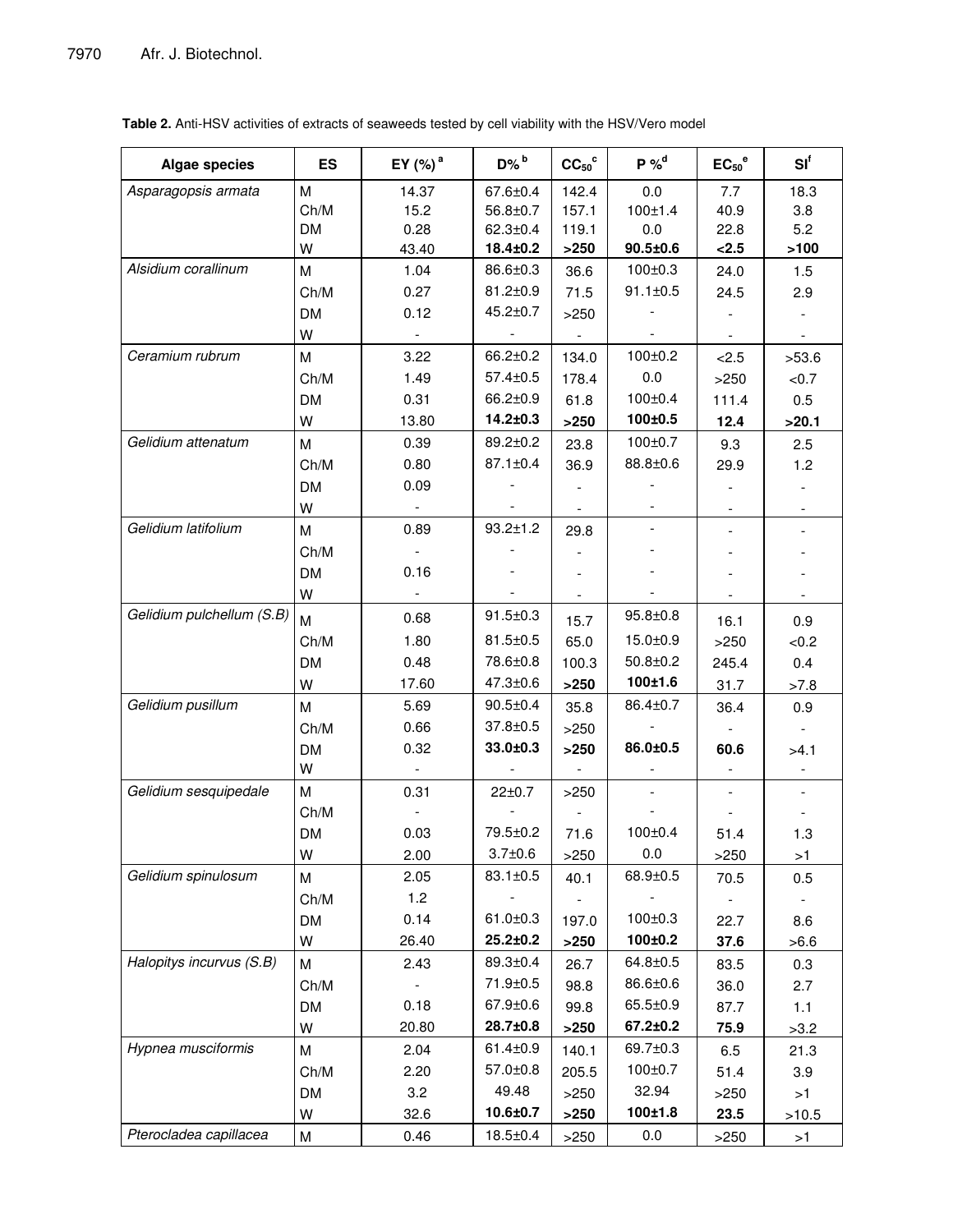#### **Table 2.** Continued

|                                 | Ch/M      | 0.24  | $9.0 + 0.3$                | >250  | 0.0                        | >250 | >1     |
|---------------------------------|-----------|-------|----------------------------|-------|----------------------------|------|--------|
|                                 | <b>DM</b> | 0.31  | $49.9 \pm 0.2$             | >250  | $42.3 \pm 1.9$             | >250 | >1     |
|                                 | W         |       | $7.1 \pm 1.8$              | >250  | $21.7 \pm 1.6$             | >250 | >1     |
| Plocamium cartilagineum         | M         | 8.39  | $85.2 \pm 0.2$             | 28.7  | $100 \pm 0.4$              | 23.2 | 1.2    |
|                                 | Ch/M      | 6.62  | $88.1 \pm 0.4$             | 64.3  | $91.9 \pm 0.2$             | 27.4 | 2.3    |
|                                 | <b>DM</b> | 2.69  | $49.7 \pm 0.8$             | >250  |                            |      |        |
|                                 | W         | 3.80  | $4.81 \pm 0.7$             | >250  | 100±0.2                    | 6.4  | >39.0  |
| Pterosiphonia complanata        | M         | 4.57  | 89.7±0.6                   | 28.3  | $93.1 \pm 0.6$             | 18.1 | 1.5    |
|                                 | Ch/M      | 3.34  | $61.3 \pm 0.3$             | 148.0 | $100 \pm 0.3$              | 53.8 | 2.7    |
|                                 | <b>DM</b> | 0.35  | $87.3 \pm 0.2$             | 47.7  | $95.3 \pm 0.7$             | 23.9 | 1.9    |
| Boergeseniella thuyoides        | M         | 12.53 | $44.8 \pm 0.3$             | >250  |                            |      |        |
|                                 | Ch/M      | 6.20  | 46.8±0.7                   | >250  | 100±1.9                    | 35.0 | >7.1   |
|                                 | <b>DM</b> | 0.80  | $62.2 \pm 1.8$             | 151.0 | $80.2 \pm 0.3$             | 26.2 | 5.7    |
|                                 | W         | 27.40 | $15.1 \pm 1.5$             | >250  | 100±1.4                    | 12.6 | >19.84 |
| Sphaerococcus<br>coronopifolius | M         | 2.15  | $92.7 \pm 0.2$             | 3.3   | $96.8 \pm 0.2$             | 21.4 | 0.1    |
|                                 | Ch/M      | 1.35  | $85.3 \pm 1.9$             | 48.5  | $86.2 \pm 1.3$             | 25.4 | 1.9    |
|                                 | DM        | 0.61  | $45.0 \pm 0.5$             | >250  | 0.0                        | >250 | >1     |
|                                 | w         | 26.00 | $11.1 \pm 1.8$             | >250  | 100±0.7                    | 4.4  | 56.8   |
| Acyclovir                       |           |       | $4.0 \pm 1.2$ <sup>9</sup> | >250  | $100 \pm 0.8$ <sup>g</sup> | 0.3  | >250   |

<sup>a</sup> Percentage extract yield (w/w) was estimated as (dry extract weight/dry starting material weight)×100.

bD%: percentage of Vero cell destruction at concentration extract of 250 µg mL<sup>-1</sup>, %D= [(ODc)C- (ODc)Mock/(ODc)C] x 100. (ODc)C and (ODc)MOCK were the OD values of the untreated cells and treated cells respectively. Results were expressed as: m±s.e.m.

°CC<sub>50</sub>: the 50% cytotoxic concentration of extract in Vero cells (µg mL<sup>-1</sup>).

<sup>d</sup>P%: percentage of infected cell protection at a concentration extract of 250 μg mL<sup>-1</sup>, %P= [((ODt)virus -(ODc)virus)/((ODc)MOCK – (ODc)virus)] × 100, (ODt) virus was the OD of the test sample, (ODc) virus was the OD of the virus control (no extract) and (ODc)MOCK was the OD of the mock-infected control. Results were expressed as: m±s.e.m.  $e^e$  EC<sub>50</sub>: Concentration of compound in µg mL<sup>-1</sup> producing 50% inhibition of virus-induced cytopathic effect.

<sup>f</sup>SI: selectivity index was determined by the ratio of  $CC_{50}$  to  $EC_{50}$ .

<sup>9</sup>Acyclovir at concentration of 5  $\mu$ g mL<sup>-1</sup>.

-: not determined

S.B: Sidi Bouzid

M: Methanol; Ch/M: chloroforme-méthanol; DM: dichloromethane; W: water

ES: Extracted solvent, EY: Extract yield.

plates and exposed to increasing concentrations of the extracts .<br>from 2.5 to 250 μg mL<sup>-1</sup> using four wells for each concentration. The plates were incubated at  $37^{\circ}$ C in a humidified CO<sub>2</sub> atmosphere (5%) CO2) for 72 h. Each assay was done in triplicate. The cells were examined daily under a phase-contrast microscope to determine the minimum concentration of extract that induced alterations in cell morphology, including swelling, shrinkage, granularity and detachment (Olicard et al., 2005). Cytotoxicity was tested using the neutral red dye method (Langlois et al., 1986) and optical densities (OD) were measured at 540 nm using a spectrophotometer (SpectraCount TM, Packard). The 50% cytotoxic concentration  $(CC_{50})$  was the concentration of the extract that inhibited actively replicating cells by 50% as compared to untreated group. Cytotoxicity was also expressed as the percentage of cell destruction (%D):

%D =  $[(OD_c - OD_t) / OD_c]$  X 100

Where,  $OD<sub>c</sub>$  is the mean optical density of the cell controls at 540 nm and  $OD<sub>t</sub>$  is the mean optical density of the test samples at 540 nm (Bourgougnon et al., 1994).

#### **Antiviral assays based upon cell viability**

To test the antiviral effect of extracts, 100 ml of Vero cellular suspension  $(3.5x10^5$  cells mL $^{-1})$  was infected with HSV-1 suspension (50  $\mu$ L) at a multiplicity of infection (MOI) of 0.001 ID<sub>50</sub> mL<sup>-1</sup> without or in the presence of different dilutions of the extracts (concentration from 2.5 to 250  $\mu$ g mL<sup>-1</sup>). Infected cell cultures were cultivated in 96-well culture plates at 37 $\degree$ C in a humidified CO<sub>2</sub> atmosphere  $(5\%$  CO<sub>2</sub>) for 72 h. Each assay was done in triplicate. After incubation, antiviral activity was evaluated by the neutral red dye method (Langlois et al., 1986). The antiherpetic compound acyclovir (9-(2- hydroxyethoxymethyl) guanine) was used as a reference drug with concentration ranging from 0.1 to 5  $\mu$ g mL<sup>-1</sup>. The 50% effective antiviral extract concentration  $(EC_{50})$  was expressed as the concentration that achieved a protection of 50% of virus-infected cells. OD were measured at 540 nm and the OD was related directly to the percentage of viable cells, which was inversely related to the cytopathic effect (CPE). The linear regression was determined for each extracts and assay on the basis of cell controls (0% CPE) and virus controls (100% CPE).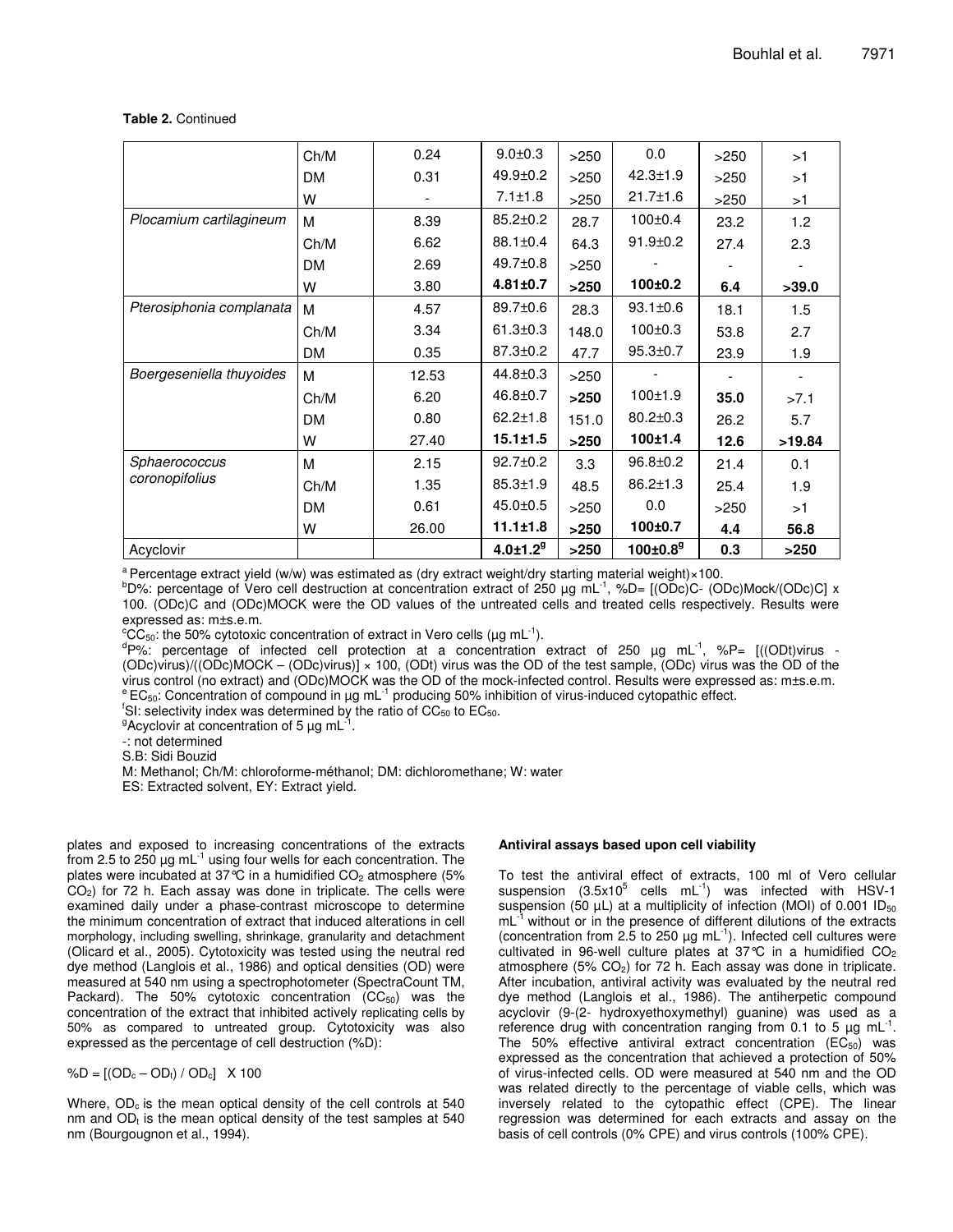

**Figure 1.** Anti HSV-1 activity of aqueous extracts from *P. cartilagineum* and *P. complanata* tested at various concentrations, after incubation for 72 h. Vero cells infected by HSV-1 (MOI 0.001 ID<sub>50</sub> mL $^{-1}$ ) were mammalian fibroblastic cells and HSV-1 was *H. simplex* virus type 1. Antiviral activity was expressed as the percentage of protection from virusinfected cells (%P) with the aqueous extracts of *P. cartilagineum* (% P1) and *P. complanata* (%P2). Cytotoxic activity was observed as the percentage of destruction of mock-infected cells (%D) with the aqueous extracts of *P. cartilagineum* (% D1) and *P. complanata* (% D2). The 50% effective antiviral concentration of the aqueous extracts of *P. cartilagineum* and *P. complanata* (EC<sub>50</sub>) were 6.4 and 10.4 μg  $mL^{-1}$ , respectively, but the 50% cytotoxic concentration (CC<sub>50</sub>) was > 250  $\mu$ g mL<sup>-1</sup> for the two extracts. Values were presented as mean ± S.E.M. of three independent experiments.

Data were expressed as percentage of cell protection (% P):

 $\%P = [(OD_t \text{ virus} - OD_c \text{ virus}) / (OD_c \text{ MOCK} - OD_c \text{ virus})] \times 100$ 

Where,  $OD<sub>t</sub>$  virus is the OD of the test sample,  $OD<sub>c</sub>$  virus is the OD of the virus control (no extract) and  $OD<sub>c</sub>$  MOCK is the OD of the mock-infected control (Langlois et al., 1986).

#### **Statistical analysis**

The experiments were done in triplicate. The selectivity index (SI) was determined by the ratio of  $CC_{50}$  to  $EC_{50}$ . One-way analysis of variance (ANOVA) was used for comparison of mean values. All tests were considered to be statistically significant at P < 0.05.

## **RESULTS**

The yields of the aqueous extracts were higher than that of the organic extracts. It appears that the yields of an extraction by the dichloromethane give a much weaker yield compared to that carried out by the solvents, methanol and chloroform-methanol (Table 2).



**Figure 2.** Anti HSV-1 activity of aqueous extracts from *C. rubrum* and *S. coronopifolius* tested at various concentrations, after incubation for 72 h. Vero cells infected by HSV-1 (MOI 0.001  $ID_{50}$  mL $^{-1}$ ) were mammalian fibroblastic cells and HSV-1 was *H. simplex* virus type 1. Antiviral activity was expressed as the percentage of protection from virus-infected cells (%P) with the aqueous extracts of *C. rubrum* (% P1) and *S. coronopifolius* (%P2). Cytotoxic activity was observed as the percentage of destruction of mock-infected cells (%D) with the aqueous extracts of *C. rubrum* (% D1) and *S. coronopifolius* (% D2). The 50% effective antiviral concentration of the aqueous extracts of *C. rubrum* and *S. coronopifolius* (EC50) were 12.4 and 4.4  $\mu$ g mL $^{-1}$ , respectively, but the 50% cytotoxic concentration (CC<sub>50</sub>) was > 250 µg mL<sup>-1</sup> for the two extracts. Values were presented as mean ± S.E.M. of three independent experiments.

#### **Inhibition of virus-induced cytopathic effect**

The fifty-five crude extracts were studied for their inhibitory effect on HSV *in vivo* replication in Vero cells by measuring cell viability. The monolayers of Vero cells in 96-well plates were infected with HSV-1 at the MOI of 0.001 ID<sub>50</sub> mL<sup>-1</sup> in the presence of serially twofold diluted crude extracts. The CPE induced by the virus was scored on day 3 post-infection.

16 methanolic, 13 chloroform-methanolic, 14 dichloromethanolic and 12 aqueous extracts were capable of inhibiting the replication of *H. simplex* virus type 1 *in vitro* in different concentrations. Ten water extracts of *Asparagopsis armata*, *Ceramium rubrum*, *Gelidium pulchellum*, *Gelidium spinullosum, Halopitys incurvus*, *Hypnea musciformis, Plocamium cartilagineum*, *Polysiphonia thuyoides*, *Pterosiphonia complanata* and *Sphaerococcus coronopifolius* exhibited anti-HSV-1 activity with  $EC_{50}$  ranging from < 2.5 to 75.9  $\mu$ g mL<sup>-1</sup> and ranging from > 3.2 to > 100. For a MOI of 0.001  $ID_{50}$  mL<sup>-1</sup>, 100% cellular protection was obtained for 250  $\mu$ g mL<sup>-1</sup> of extracts from *C. rubrum, G. pulchellum, G. spinullosum, H. musciformis, P. cartilagineum*, *P. thuyoides, P.*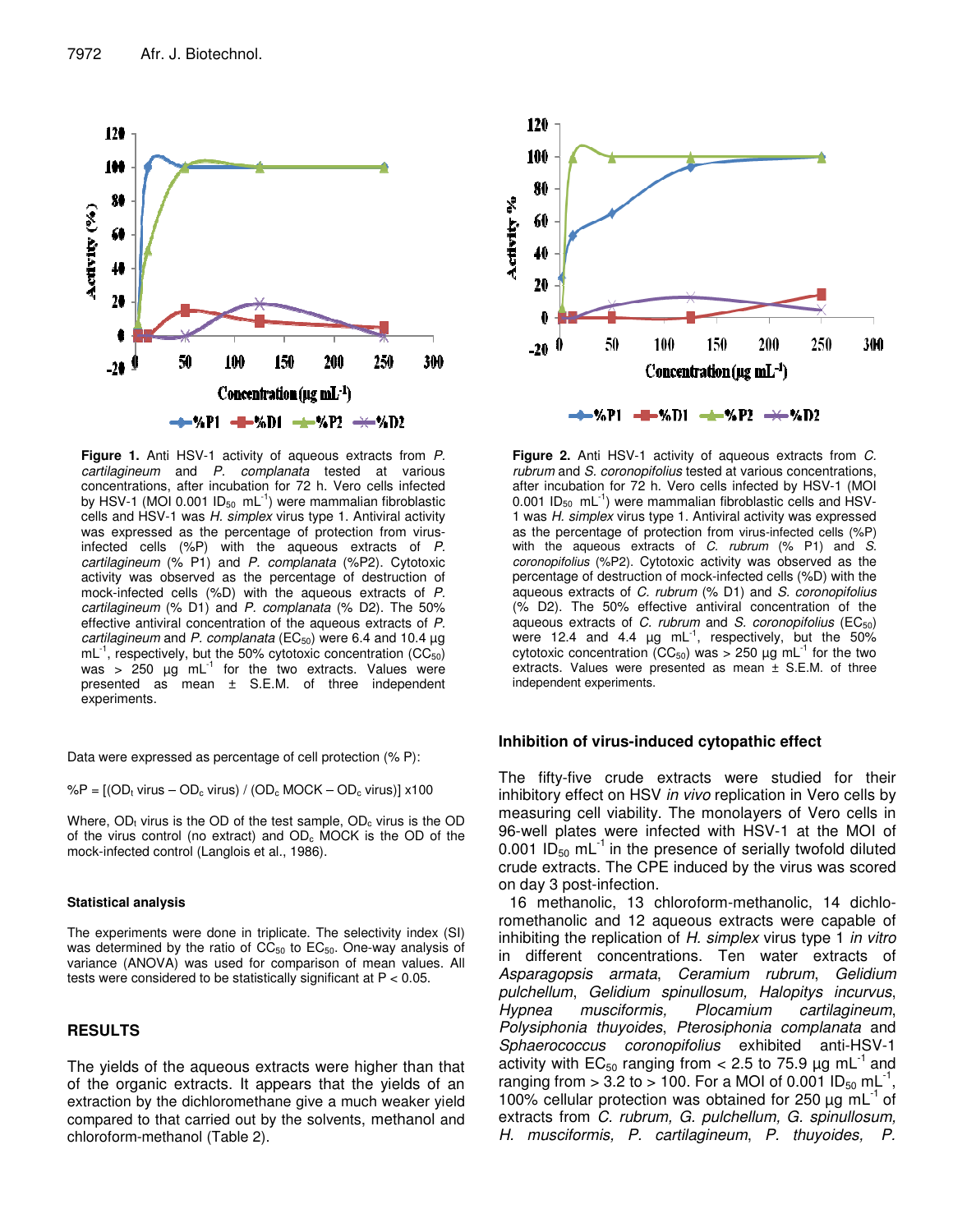*complanata* (Figure 1) and *S. coronopifolius* (Figure 2), 90% cellular protection for the extract from *A. armata* and 67% cellular protection for the extract from *Halopitys incurvus*. One organic extract (DM) from the *Gelidium pusillum* has shown anti-HSV for 250 µg mL -1 with a percentage protection of 86%.

Dose response effects were studied to define the  $EC_{50}$ and  $CC_{50}$ , as well as the corresponding SI of the potentially antiviral extracts (Table 2). Whereas antiviral activity and cytotoxicity may result from distinct compounds, we counterbalanced antiviral activity in relation to cytotoxicity using SI calculation to compare the antiviral potency of the extracts. The antiviral potency detected in the extracts of marine algae was classified using the selectivity index (SI = CC50/EC50). The aqueous extract from *A. armata* (with  $EC_{50} < 2.5$  µg mL<sup>-1</sup> and  $CC_{50} > 250$  µg mL<sup>-1</sup>) appeared to be the most efficient extract. This extract presented the highest SI values, superior to 250  $\mu$ g mL<sup>-1</sup>. The following extracts were from *S. coronopifolius* ( $EC_{50} =$ 4.4 µg mL -1 and CC<sup>50</sup> > 250 µg mL -1 ), *P. cartilagineum*  $(EC_{50} = 6.4 \text{ µg} \text{ mL}^{-1}$  and  $CC_{50} > 250 \text{ µg} \text{ mL}^{-1}$ ), *P.*  $\mu_{\rm{c}}$  *complanata* (EC<sub>50</sub> = 10.4  $\mu$ g mL<sup>-1</sup> and CC<sub>50</sub> > 250  $\mu$ g mL<sup>-1</sup> <sup>1</sup>), *C. rubrum* (EC<sub>50</sub> = 12.4  $\mu$ g mL<sup>-1</sup> and CC<sub>50</sub> > 250  $\mu$ g mL<sup>-1</sup> <sup>1</sup>), *P. thyoides* (EC<sub>50</sub> = 12.6 µg mL<sup>-1</sup> and CC<sub>50</sub> > 250 µg mL<sup>-1</sup>) and *H. musciformis* (EC<sub>50</sub> = 23.5 µg mL<sup>-1</sup> and CC<sub>50</sub>  $>$  250 µg mL<sup>-1</sup>).

# **DISCUSSION**

*H. simplex* virus (HSV), a DNA enveloped virus, is a common human pathogen with between 60 and up to 95% of certain populations infected with HSV-1. Medications available for systemic treatment of HSV are acyclovir, famciclovir and alacyclovir. Acyclovir and penciclovir are available for topical use (Wyatt et al*.*, 2001). The number of antivirals approved for clinical use has been increased from 5 to more than 30 drugs (De Clercq, 2004). However, as these drugs are not always efficacious or well-tolerated and drug-resistant virus strains are rapidly emerging, there is still a great demand for further drug development including novel modes of action (Pielop et al., 2000; Strand et al., 2002). A very promising approach is the antiviral screening of products derived from natural sources, such as marine flora and fauna, bacteria, fungi and higher plants (Mayer, 2002; Ben Sassi et al., 2008; Mayer et al., 2009).

Previous investigations have revealed antiviral activity in significant numbers of algae from various marine environments in the Mediterranean (Ballesteros et al., 1992; Bourgougnon et al., 1994; Haslin et al., 2001), Britain (Blunden et al., 1981), India (Premnathan et al., 1992), Korea (Hudson et al., 1999; Ahn et al., 2002), China (Zhu, 2002) and Japan (Hayashi et al., 1996). Moroccan Coasts are particularly rich in algal biodiversity. However, no study relates to antiviral activities of compounds extracted from Rhodophyta and to the upgrading of Moroccan species of Rhodophyta in

pharmaceutical fields. In the study, the highest inhibitory effect on HSV showed by the hot water extract of *A. armata, C. rubrum, G. spinullosum, H. incurvus*, *H. musciformis*, *P. cartilagineum*, *P. thuyoides*, *P. complanata* and *S. coronopifolius*, followed by that from the dichloromethanolic extract of *G. pusillum.*

The results showed that water extract seems to be more effective in comparison with methanolic, dichloromethane or chloroforme-methanol extracts. The aqueous extraction appears to be an effective technique for the research of antiherpetic compounds. Water extracts are known to be rich in effective polysaccharides (Carlucci et al., 1999; Duarte et al., 2001; De S.F-Tischer et al., 2006; Chattopadhyay et al., 2007). In recent years, a number of sulfated carbohydrate compounds from marine algae, cyanobacteria and animal sources were described showing potent inhibitory effects against several human and animal viruses (Luescher-Mattli, 2003; Damonte et al., 2004; Arad et al., 2006; Pujol et al., 2006). Sulfated polysaccharides of synthetic origin also have antiviral potency (Witvrouw and De Clercq, 1997; Wang et al., 2008). Some of these macromolecules are currently undergoing clinical evaluation (Kleymann, 2005; Ghosh et al., 2009). Haslin et al. (2001) mentioned that an aqueous extract from *A. armata* inhibits the human immunodeficiency virus (HIV-1) replication at 10  $\mu$ g mL<sup>-1</sup>. Serkedjieva (2000) reported that a water extract from *P. denudata* inhibited the reproduction of *Herpes virus* type 1 and type 2 in cell cultures (EC<sub>50</sub> = 8.7 to 47.7 mg mL<sup>-1</sup>), the inhibition affected adsorption, as well as the intracellular stages of viral replication. Harden et al. (2008) evaluated the antiviral activity of extract *P. cartilagineum* against HSV-1 and HSV-2 and concluded that this extract has non toxic and effective virucidal agents. The current screening showed positive results in orcinolsulfuric acid reaction (Tillmans and Philippi, 1929) from extracts of *A. armata* (Nemalionales), *C. rubrum*, *H. incurvus*, *P. complanata*, *P. thuyoides* (Ceramiales), *G. pulchellum*, *G. spinullosum* (Gelidiales) and *H. musciformis*, *P. cartilagineum*, *S. coronopifolius* (Gigartinales), suggesting that the main effective components in these extracts could be polysaccharides.

Serkedjieva (2004) reported that the chloroformmethanol (1: 1) from the red marine alga *C. rubrum* inhibited the reproduction of influenza viruses type A and B *in vitro* and *in vivo* with selectivity indices in the range of 9.5 - 68.3. The extract also inhibited the production of HSV-1 and HSV-2 in cell cultures. Ballesteros et al. (1992) tested the methanol-toluene extract (3: 1) of *S. coronopifolius* and *G. pusillum* on HSV-1 on the vesicular stomatitis virus (VSV), but observed no antiviral activity. Caccamese et al. (1981) showed that the methanoltoluene (3: 1) of *S. coronopifolius* gives a moderate inhibition against tobacco mosaic virus (TMV). Harden et al. (2009) reported that polysaccharide from gametophyte from *Gigartina atropurpurea* and *P. cartilagineum* had potent virucidal activity on the HSV-1and were active at very low concentrations  $(0.2 - 0.4 \mu g/ml$ , respectively)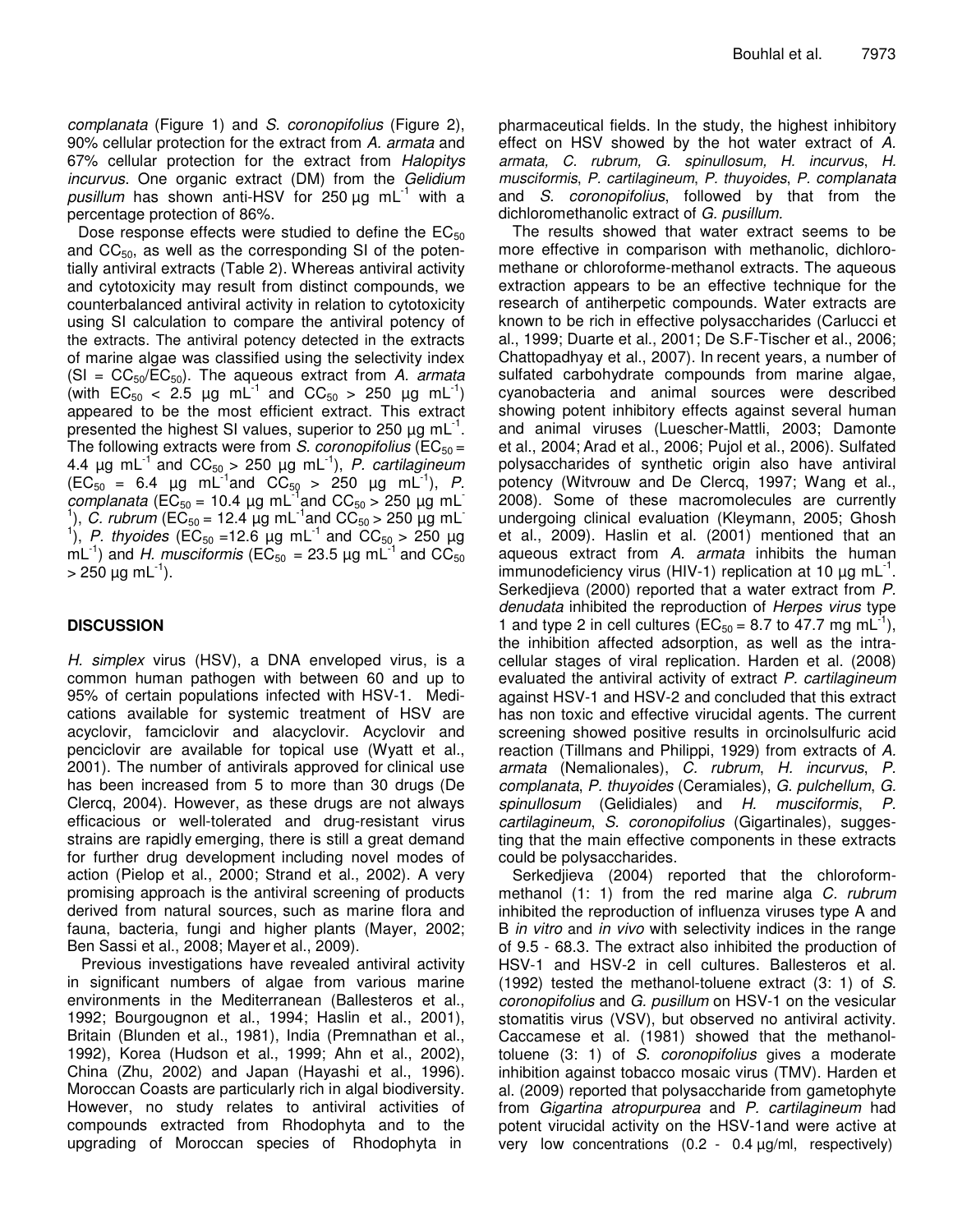#### against HSV-1.

According to our results, the orders of Ceramiales and Gigartinales seem to present more active extracts against the virus *H. simplex.* Aqueous extracts appear more effective and non cytotoxic on cell lines than methanolic, dichloromethanolic and chloroforme-methanolic extracts. In comparison to acyclovir antiherpetic evaluation ( $EC_{50}$  = 0.3  $\mu$ g mL<sup>-1</sup>), 7 extracts seem to be promising. These results mainly concern aqueous extracts of *A. armata, C. rubrum, H. musciformis, P. cartilagineum, P. thuyoides, P. complanata* and *S. coronopifolius.*

### **Conclusion**

The water extract from red marine algae from Moroccan coast exhibits an antiherpetic virus effect *in vitro*. The presented results could be considered as encouraging; therefore, further studies should concentrate on the chemical characterization of the active principle (s) and reanalysis of their antiviral properties.

#### **REFERENCES**

- Abourriche A, Charrouf M, Berrada M, Bennamara A, Chaib N, Francisco C (1999). Antimicrobial activities and cytotoxicity of the brown alga *Cystoseira tamariscifolia*. Fitoterapia, 70: 611-614.
- Ahn MJ, Yoon KD, Kim CY, Min SY, Kim Y, Kim HJ, Kim JH, Shin CG, Lee CK, Kim TG (2002). Inhibition of HIV-1 reverse transcriptase and HIV-1 integrase and antiviral activity of Korean seaweed extracts. J. Appl. Phycol. 14: 325-329.
- Arad SM, Ginzberg A, Huleihel M (2006). Antiviral activity of sulphated polysaccharides of marine red algae. In: Fingerman M, Nagabhusan R. (Eds.), Biomaterials from Aquatic and Terrestrial Organizations. Science Publishers, Enfield (NH). pp. 37-62.
- Ballesteros E, Martin D, Uriz MJ (1992). Biological activity of extracts from some Mediterranean macrophytes. Bot. Mar. 35: 481-485.
- Ben Sassi A, Harzallah-skhiri F, Bourgougnon N, Aouni M (2008). Antiviral activity of some Tunisian medicinal plants against *Herpes simplex* virus type 1. Nat. Prod. Res. 22: 53-65.
- Blunden G, Barwell CJ, Fidgen KJ, Jewers K (1981). A survey of some British marine algae for anti-influenza virus activity. Bot. Mar. 24: 267- 272.
- Bourgougnon N, Roussakis C, Kornprobst JM, Lahaye M (1994). Effects in vitro of sulphated polysaccharide from *Schizymenia dubyi* (Rhodophyta, Gigartinales) on a non-small-cell bronchopulmonary carcinoma line (NSCLC-N6). Cancer Lett. 85: 87-92.
- Caccamese S, Azzolina R, Furnari G, Cormaci M, Grasso S (1981). Antimicrobial and antiviral activities of some marine algae from Eastern sicily. Bot. Mar. 24: 365-367.
- Carlucci MJ, Ciancia M, Matulewicz MC, Cerezo AS, Damonte EB (1999). Antiherpetic activity and mode of action of natural carrageenans of diverse structural types. Antivirus Res. 43: 93-102.
- Chattopadhyay K, Mateu CG, Mandal P, Pujol CA, Damonte EB, Ray B (2007). Galactan sulphate of *Grateloupia indica*: Isolation, structural features an antiviral activity. Phytochemistry, 68: 1428-1435.
- Damonte EB, Matulewicz MC, Cerezo AS (2004). Sulfated seaweed polysaccharides as antiviral agents. Curr. Med. Chem. 11: 2399- 2419.
- De Clercq E (2004). Antiviral drugs in current clinical use. J. Clin. Virol. 30: 115-133.
- De SF-Tischer PC, Talarico LB, Noseda MD, Pita SM, Guimaraes SMPB, Damonte EB, Duarte MER (2006). Chemical structure and antiviral activity of carrageenans from *Meristiella gelidium* against herpes simplex and dengue virus. Carbohydr. Polym. 63: 459-465.
- Duarte MER, Noseda DG, Noseda MD, Tulio S, Pujol CA, Damonte EB (2001). Inhibitory effect sulphated galactans from the marine alga *Bostrychia montagnei* on *herpes simplex* virus replication *in vitro*. Phytomedicine. 8: 53-58.
- El Gamal AA (2010). Biological importance of marine algae. Saudi Pharm. J. 18: 1-25.
- Etahiri S, Bultel-Poncé V, Elkouri AE, Assobhei O, Zaoui D, Guyot M (2003). Antibacterial activities of marine algae from the Atlantic coast of Morocco. Mar Life, 13: 3-9.
- Fenical W, Paul VJ (1984). Algae in medicine and pharmacology. Hydrobiol. 116/117: 135-170.
- Ghosh T, Pujol CA, Damonte EB, Sinha S, Ray B (2009). Sulfated xylomannans from the red seaweed *Sebdenia polydactyla*: structural features, chemical modification and antiviral activity. Antiviral Chem. Chemother. 19: 235-242.
- Gonzalez Del Val A, Platas G, Basilio A, Cabello A, Gorrochategui J, Suay I, Vicente F, Portillo E, Jiménez Del Rio M, Reina GG, Pelàez F (2001). Screening of antimicrobial activities in red, green and brown macroalgae from Gran Canaria (Canary Islands, Spain). Int. Microbiol. 4: 35-40.
- Harden EA, Hartline C, Falshaw R, Carnachan SM, Kern ER, Prichard MN (2008). Virucidal activity of extracts from four algae species against *herpes simplex* virus. Antiviral Res. 78: 57-76.
- Harden EA, Hartline C, Falshaw R, Carnachan SM, Kern ER, Prichard MN (2009). Virucidal activity of polysaccharide extracts from four algal species against *herpes simplex* virus. Antiviral Res. 83: 282-289.
- Haslin C, Lahaye M, Pellegrini M, Chermann JC (2001). In vitro anti-HIV activity of sulfated cell-wall polysaccharides from gametic,carposporic and tetrasporic stages of the Mediterranean red alga *Asparagopsis armata*. Planta. Med. 67: 301-305.
- Hayashi K, Hayashi T, Ujitac K, Takaishi Y (1996). Characterization of antiviral activity of a sesquiterpene, triptofordin C-2. J. Antimicrob. Chemother. 37: 759-768.
- Hudson JB, Kim JH, Lee MK, De Wreede RE, Hong YK (1999). Antiviral compounds in extracts of Korean seaweeds: Evidence for multiple activities. J. Appl. Phycol. 10: 427-434.
- Karabay-Yavasoglu NU, Sukatar A, Ozdemir G, Horzum Z (2007). Antimicrobial activity of volatile components and various extracts of the red alga *Jania rubens*. Phytother. Res. 21: 153-156.
- Kleymann G (2005). Agents and strategies in development for improved management of *herpes simplex* virus infection and disease. Expert opinion on investigational drugs. 14(2): 135-61.
- Kornprobst JM (2005). Substances naturelles d'origine marine: Tome 1: Généralités, micro-organismes, algues. Editions Tec and Doc, Paris. p. 598.
- Langlois M, Allard JP, Nugier F, Aymard M (1986). A rapid and automated colorimetric assay for evaluating in the sensitivity of *herpes simplex* strains to antiviral drugs. J. Biol. Stand. 14: 201-211.
- Luescher-Mattli M (2003). Algae, a possible source for new drugs in the treatment of HIV and other viral diseases. Curr. Med. Chem. 2: 219- 225.
- Mandal P, Pujol CA, Carlucci MJ, Chattopadhyay K, Damonte EB, Ray B (2008). Anti-herpetic activity of a sulfated xylomannan from *Scinaia hatei*. Phytochemistry, 69: 2193-2199.
- Mayer AMS (2002). Current marine pharmacology contributions to new drug development in the biopharmaceutical industry. Pharm. New. 9: 479-482.
- Mayer AMS, Rodríguez AD, Roberto BGS, Hamann MT (2009). Marine pharmacology in 2005–2006: Marine compounds with anthelmintic, anticoagulant, antifungal, anti-inflammatory, antimalarial, antiprotozoal, antituberculosis, and antiviral activities; affecting the cardiovascular, immune and nervous systems, and other miscellaneous mechanisms of action. Biochimica Biophysica Acta (BBA)-General Subjects. 1790: 283-308.
- Moujahidi A, Bencharki B, Hilali L, Bagri A, Najim L (2004). Activités antibactérien-ne et antifongique des extraits d'algues marines d'origine marocaine. BES. 2: p. 2*.*
- Olicard C, Didier Y, Marty C, Bourgougnon N, Renault T (2005). *In vitro* research of anti- HSV-1 activity in different extracts from Pacific oysters *Crassostrea gigas*. Dis. Aquat. Organ*.* 67: 141-147.
- Ozdemir G, Karabay NU, Dalay MC, Pazarbasi B (2004). Antibacterial